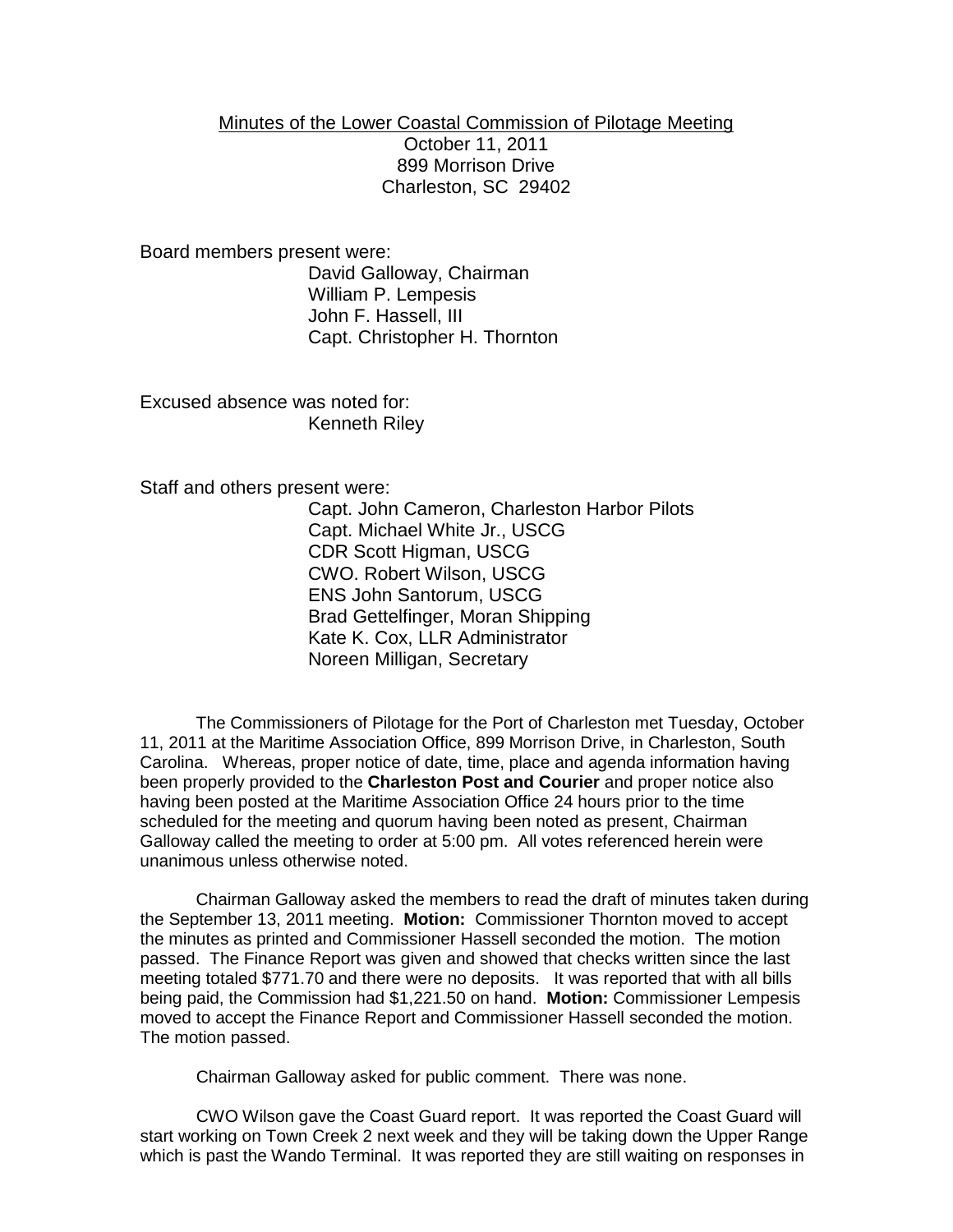reference to the Environmental Impact Project. They handed out a memo to the Commissioners on upcoming events in the Charleston Harbor, Wando River, Cooper River and Ashley River.

Mrs. Cox gave the LLR Administrative Report. She reported Governor Haley sent a letter on October 7, 2011 to the US Department of Commerce in regards to the Right Whales and dynamic management of speeds in the affected zones. She also reported LLR did an audit of the Practice Acts and Regulations of all LLR boards and commissions. She noted the major item noted for the Pilotage Commission was Article 2 for Port Royal in the Regulations which was noted as unnecessary. It is suggested that this Article be removed and the Articles renumbered in the future. She reported the review will continue. She informed the Commission that LLR made a decision that transcripts will not be made of each meeting for the Commission. She reported there were no health certificates due now for the month of October and that two (2) are due in November. She reported the 120 day review for Regulation 136-018 is still in place with the approval date as March 19, 2012. Mrs. Cox asked if anyone was interested in having a Pilot Commission vehicle tag and no one responded. She reported on the Board Member Training Symposium held in Columbia today and that Chairman Galloway attended.

Capt. Cameron reported there was nothing new on the Jasper Port Project. He gave the Commissioners a copy of the letter that Governor Haley sent to the US Department of Commerce. Capt. Cameron stated he was very pleased with the letter; and he will take it to Washington D.C. this week to address this issue and will have an update for the Commission at the next meeting. He also reported the pilots will continue to use the letter that the Commission issued last year in reference to speed during the Right Whale season. He related there has been more communication between the pilots, tugs, and agents to cut down on Port congestion. He noted the fire boat contract has been pushed back a month.

Commissioner Lempesis informed the Commission that the Port will be repositioning cranes from CST to WWT. On November 7, 2011 they will begin WWT crane realignment. He said the cranes from CST will arrive at the WWT on November 30, 2011 and the WWT will be down to two (2) berths from November 7 until November 21, 2011. He said he will have an update at the next meeting.

Under New Business Capt. Cameron handed out a letter that he sent to James R. Brennan, a partner with Norbridge, Inc., from the Charleston Pilots. He said the letter lists ten (10) features that the pilots would like to be considered in the harbor deepening project for the inbound direction. Capt. Cameron said he will continue to give updates to the Commission on this important project concerning the deepening of the Charleston Harbor.

The Commissioners were given a copy of a letter sent to Marc Fetten of Cooper River Partners. Capt. Cameron reported the letter was in reference to Cooper River Partners developing a marine terminal at Bushy Park, for ships of up to Panamax beam and 28 ft. of draft. He informed the Commission the current conditions in the river allow for vessels to be safely navigated to Bushy Park at drafts of up to 25 ft. and that drafts of up to 28 ft. would seem to be attainable with only a modest amount of dredging to widen the deepest part of the river in the 180 degree turn at the south end of the Bushy Park complex. It was discussed the pilots require 300 ft. of width at a depth of 28 ft. at mean low water to safely handle ships through the turn and this can be accomplished with less than 1000 cubic yards of material removed by dredging. It was reported the pilots